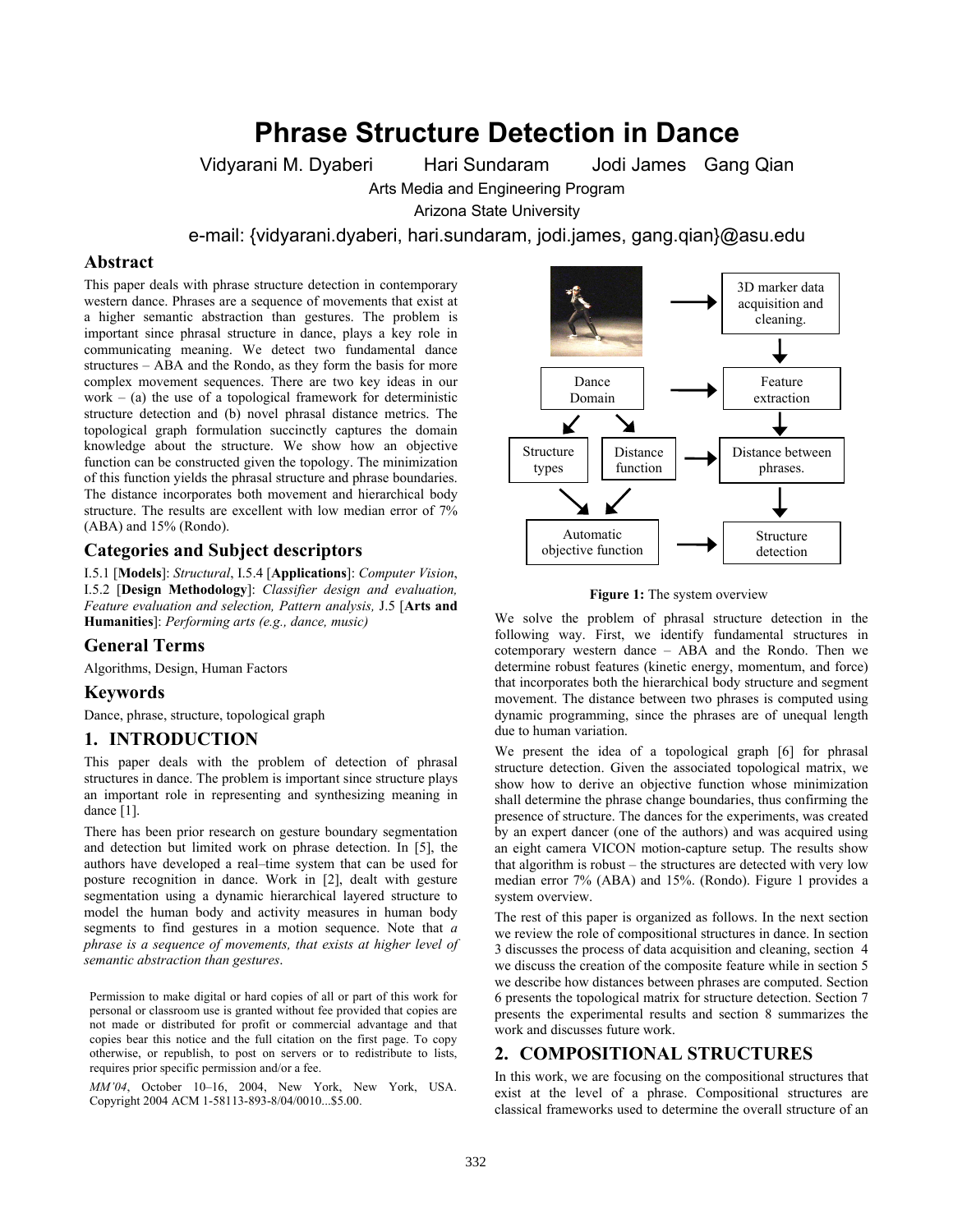

**Figure 2:** Movements showing phrase A (above) and movements showing phrase B (below)

entire dance piece [1]. It is possible to create dances without such compositional devices. However, successful dance composition usually requires structure of some kind, as does a good novel.

A phrase is the smallest and the simplest unit of form [1]. It is a short but complete unit in that it has a beginning, middle and an end. A phrase is to a dance as a sentence is to a book. Just as a sentence comprises of separate words, a phrase is made up of individual movements. The movements share common element of intent and communicate meaning (feelings / intentions etc).

The simplest form is AB (ref. Figure 2): a theme (phrase A) and a contrasting theme (phrase B). For example if A represents day, then B being a contrasting theme represents night. A and B share a common arena, but form opposing or contrasting perspectives. The going from A to B requires some sort of transition to provide the connecting link, the bridge.

In this paper we are interested in the following structures  $-$  (a) ABA : an extension of the AB form and (b) Rondo (ABACADA): A further extension where B, C and D are phrases distinct from phrase A. It has a basic theme A that keeps returning.

These are fundamental structures in ballet and contemporary western dance – they are taught in beginning dance composition classes as springboards from which to create more complex structures like a collage. For the detection of these structures we need to do data acquisition, data cleaning, feature extraction, distance calculation and objective function formulation. We discuss the above steps in the next few sections.

# **3. MOVEMENT DATA ACQUISITION**

In this section we describe the data acquisition framework and discuss feature extraction. Data was acquired the 3D Marker-Based VICON motion capture system. This is an eight infra-red camera system with a capture frame rate of 120Hz. Forty-one 3D markers were placed on the dancer at specific locations (Figure 3), and were tracked. The captured marker data was then cleaned using a robust interpolation technique. Data-cleaning is an important problem since the threedimensional nature of the human body causes marker self-occlusion of the 3D marker during motion capture. Features cannot be extracted correctly at all times, due to occlusion.



**Figure 3:** 3D marker positions

# **3.1 Feature Extraction**

We use features that are invariant to the *marker location* – momentum, kinetic energy and force. This is important since the same phrase can be performed at different stage locations. The use of body mass of the dancer in all three features leads to more

robust features. Figure 4 shows the plot of momentum for the a specific marker from a ABA sequence. The figure shows that that the momentum of the first and the third phrase is invariant to location. Note that the phrase lengths are different, due to variation in movement of the dancer.



**Figure 4:** Plot of momentum vs. time, of Left Front Head marker showing the characteristic of ABA structure

# **4. FEATURE CONSTRUCTION**

In this section we describe the *construction of the composite feature used for phrasal structure detection.* As described in section 3.1 we extract momentum, kinetic energy, and force using the motion of the 41 3D markers combined with the dancer body mass. We shall use a hierarchical body decomposition to derive a 42 dimensional composite feature vector that have the segment momentum, kinetic energy and force for 14 body segments. Next we describe the human body template and show how this knowledge is used to create the composite feature.

## **4.1 The Human-Body Template**

The human body can be thought of as being composed of hierarchical physical segments, based on human anatomy [2]. We assume that each segment can move independent of one another. Segments in each layer (the parent segments) can have child segments that inherit the motion of their parent segment. For example the hand inherits the motion of the arm although it has motion of its own. We have considered the segments of the lowest layer of the hierarchy for the calculation of motion parameters as each of these segments have motion of their own and they also inherit motion of the segments in the layer above them.

# **4.2 Composite Feature**

Here we present the composite feature derived using the hierarchical relationships between the different parts of the body. A total of 14 segments have been considered. The momentum, kinetic energy and force of every segment is calculated as the average of the markers that make up the segment. The relative mass of every segment is derived from equations extracted from standard ergonomic work [3]. Momentum, kinetic energy and the force of each segment were calculated of the body using the following equations:

$$
P_k = \frac{1}{k} \sum_{i=1}^k m |\vec{v_i}|, \quad KE_k = \frac{1}{2 \cdot m} \sum_{i=1}^k P_i^2, \quad F_k = \frac{1}{k} \sum_{i=1}^k \frac{dP_i}{dt}, \quad \text{<1>}
$$

where *m* is the segmental mass,  $v_i$  is the segmental velocity,  $P_k$ ,  $KE<sub>k</sub>$  and  $F<sub>k</sub>$  are the segmental momentum, segmental kinetic energy and segmental force.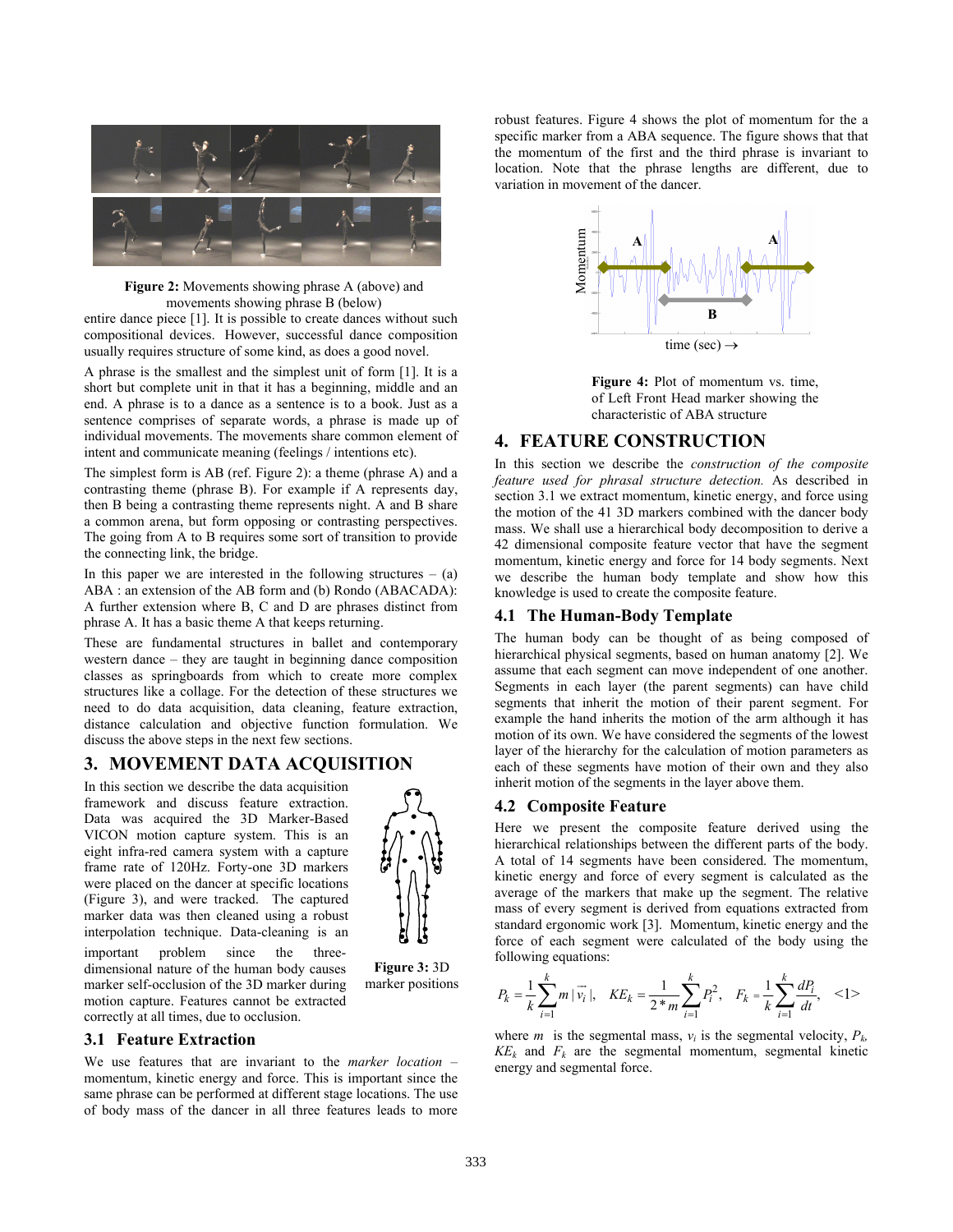# **5. DISTANCE FUNCTIONS**

In this section we shall show how the distances between the features and the phrases is computed. We shall use dynamic programming used to compute the distance between the phrases. The distance shall also incorporate the hierarchical layered template of human body. As seen in the previous section, 14 segments have been considered. The distance between the features is calculated using the Mahalanobis distance function.

$$
d(x, y) = \sqrt{(x - y)^T \sum^{-1} (x - y)}
$$
, (2)

where *x* and *y* are two composite features (both *x* and *y* are 14 dimensional vectors) and  $\Sigma$  is the covariance matrix.

#### **5.1 Phrase distance**

The distance between two phrases is computed using dynamic programming method. We use the Mahalanobis to calculate the distance between the composite features. *The two dance phrases are usually of unequal length even when it is repeated as in an ABA phrase.* We use the following constraints – (a) every sample in the phrase is used to compute the distance. (b) the distance calculation always goes forward in time. Our algorithm is as follows: Let is assume that *n* is the length of one phrase, *m* is the length of the other phrase, and *Gi* is the global distance upto *(i-1,j-1 )*and the local distance at *(i,j)* is given by *d(i,j)*, that is calculated using the Mahalanobis distance, (ref. equation  $\langle 2 \rangle$ ). The global distance (i.e. the phrasal distance) is then calculated as:

$$
G_{k+1} = \min[d(i, j), d(i-1, j), d(i, j-1)] + G_k \qquad , \qquad \leq 3 >
$$

where,  $k$  is the index for computing the temporary phrasal distance. The initial condition is  $G_1 = d(1,1)$  and final condition  $G_k = d(n,m)$  gives the smallest distance between the two phrases. All distances discussed here are normalized between 0 and 1.

# **6. STRUCTURE DETECTION**



**Figure 5:** The ABA sequence represented using a topological graph

In this section we discuss the key idea behind the structure detection – the topological graph  $[6]$ . Then we shall show the automatic determination of objective function, given the topological graph.

## **6.1 The topological graph**

Central to our structure detection algorithms is the idea of the topological graph. This structure has phrases at the nodes and the edge strengths are simply the distances between the nodes. Associated with each topological graph is a topological matrix constructed using the edge strengths of the graph. The topological graphs and matrices are domain dependent.

Let  $S_d$  be the metric space induced on the set of all phrases **P** in the dance sequence, by the distance function **d**. Then, the topological graph  $T_G = \{V, E\}$  of a sequence of *k* phrases, is a fully connected graph, with the phrases at the vertices (V) and where the edges (E) specify the metric relationship between the phrases. The graph has associated with it, the topological matrix  $T<sub>MAT</sub>$ , which is the *k* by *k* matrix where the entry  $T<sub>MAT</sub>(i, j)$ contains the strength (i.e. the distance between the two phrases corresponding to the nodes) of the edge connecting node *i* to node *j* in the graph. Note that the idea of the topological graph is distinct from directed acyclic graph used in macro-structure detection [4].

### **6.2 Objective function for ABA**

The topological graph formulation helps us to automatically generate the objective function for detecting phrasal structure. For example the ABA structure that is a sequence of three phrases can be represented by a topological graph as shown in Figure 5.



#### **Figure 6**

The ABA structure thus can be explicitly stated by the topological relationship:  $d(A,B) = d(B,A)=1$ ,  $d(A,A)=0$ , where *d* is the distance between the phrases A and B. The distance '1' implies that phrases are distinct and distance '0' implies that the phrases are identical. Both the distance metric and the relationship between phrases are determined by the domain expert.

This topological graph has a topological matrix associated with it. The topological matrix is then a 3 by 3 matrix where the entry  $T_{MAT}(\hat{i}, j)$  contains the strength (i.e. the distance between the two phrases) of the edge connecting node *i* to node *j* in the graph. Figure 6 shows the topological matrix of the ABA structure and the upper triangular elements of the matrix that are considered for the generation of the objective function. Since the topological matrix is symmetric, we need consider only the upper triangular portion of the matrix. The topological matrix helps us formulate the objective function for the ABA sequence as follows:

$$
O_{ABA}(\vec{t}) = d(A, A, \vec{t}) * (1 - d(A, B, \vec{t})) * (1 - d(B, A, \vec{t})),
$$
  
\n
$$
\vec{t}^* = \underset{\vec{t}}{\arg \min} O_{ABA}(\vec{t}) \quad 0 < t_1 < t_2 < T,
$$
 (4)

where  $\vec{t}$  is just the vector  $(t_l, t_2)$ .  $t_l$  is the transition time from phrase A to phrase B and  $t_2$  is the transition time from phrase B to phrase A, and where *the phrase boundaries*  $(t^*$ <sub>*i*</sub>,  $t^*$ <sub>2</sub>) are detected *by objective function minimization.* T is the duration of the entire phrase sequence. Similarly we can generate the topological matrix for Rondo which is the structure ABACADA, where A, B, C and D are all distinct phrases. Hence for a general case *n* phrase sequence,  $T_{MAT}$  (*i, j*) entry of a *n* by *n* topological matrix is:

$$
T_{MAT}(i, j) = d(i, j) = \alpha, \quad i, j: 1, \dots, n, \quad \text{5} > 5
$$

where  $0 \le \alpha \le 1$  depends on domain and is provided by the expert of the domain.

## **6.3 Automatic Objective function generation**

Given a topological matrix of an arbitrary structure, we can automatically generate the objective function whose minimization determines the phrase boundaries. The algorithm for setting up the objective function is thus as follows: